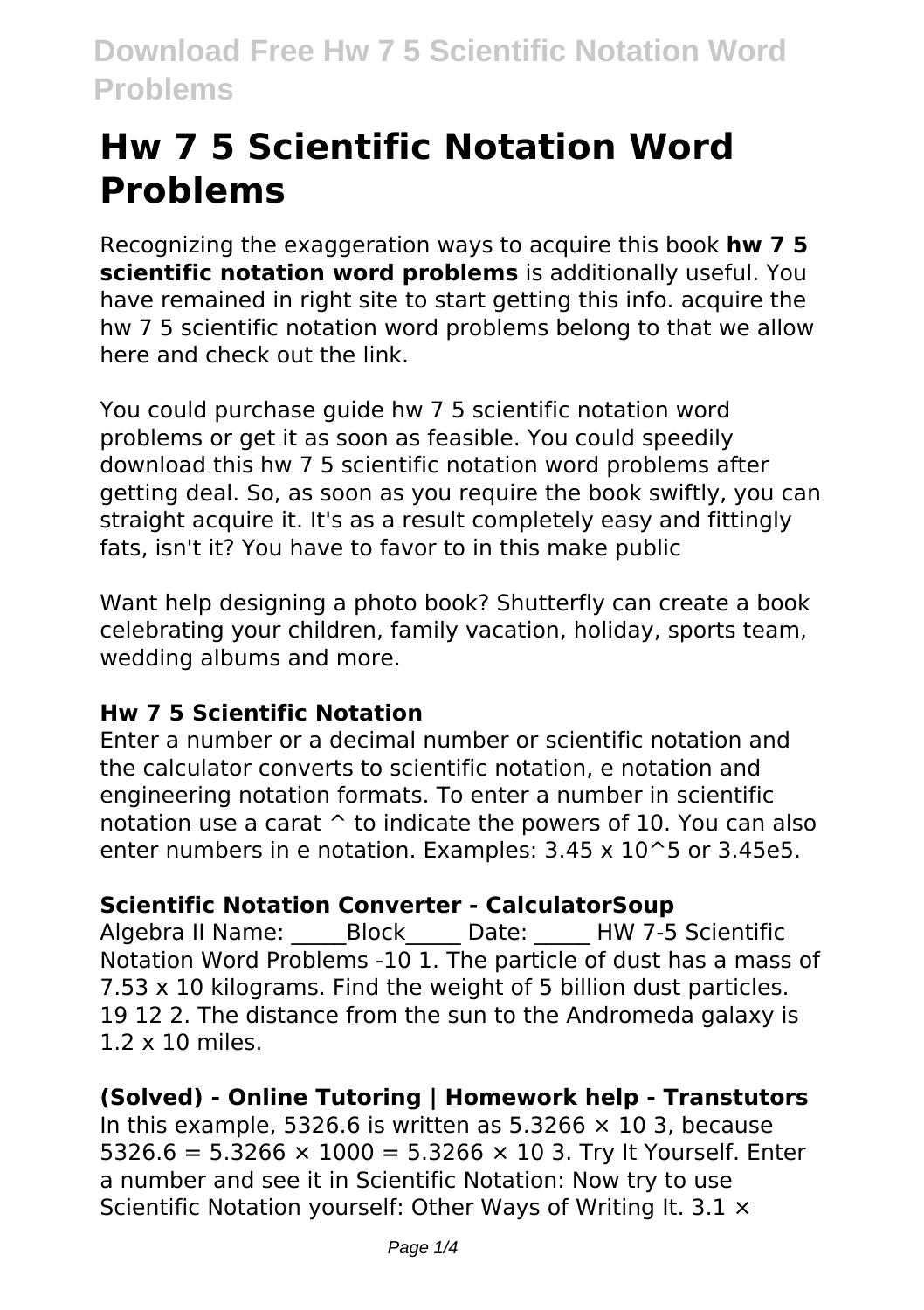# **Download Free Hw 7 5 Scientific Notation Word Problems**

10 $^{\circ}$ 8. We can use the  $^{\circ}$  symbol (above the 6 on a keyboard), as it is easy to type.

#### **Scientific Notation - MATH**

Scientific Notation Practice Worksheets with Answers April 9, 2020 September 23, 2019 Some of the worksheets below are Scientific Notation Practice Worksheets with Answers, Converting from decimal form into scientific notation, Adding, subtracting, dividing and multiplying scientific notation exercises, several fun problems with solutions.

#### **Scientific Notation Practice Worksheets with Answers ...**

Free worksheets(pdf) and answer keys on scientific notation. Each sheet is scaffolder and has model problems explained step by step

#### **Scientific Notation Worksheets(pdf) and Answer Keys**

LESSON 5: Fluency with Large NumbersLESSON 6: Ongoing Assessment during the Scientific Notation UnitLESSON 7: One Quadrillion YenLESSON 8: Fabulous FabLESSON 9: Sand, Stars and Water DropsLESSON 10: Strings for Small NumbersLESSON 11: Fluency with Small NumbersLESSON 12: Homework and Scientific Notation

#### **Eighth grade Lesson Homework and Scientific Notation**

Math 7 Test: Powers-Exponents-Scientific Notation; Wed/Thurs-10/17,20 Math 7 Test: Powers-Exponents-Scientific Notation; Wed/Thurs-10/17,20 Class Topic: Real Number Properties; HW Finish questions 2,3 and 7 on page 2. Do not do the box. Class Topic: Real Number Properties; HW Finish questions 2,3 and 7 on page 2. Do not do the box.

#### **Math 7 HW - Trello**

HW lay 8.5 1) Write 8,500 in scientific notation 2) Write .0085 in scientific notation 3) Write 5.09 • 104 in standard 00039 4) Write 3.9 • 10-4 in Standard form 2,B3 5) Write 2,830 000 in scientific notation 6) Write .00003088 in scientific notation 7) Write 2.74 • 106 in Standard form 8) Write 1.83 • 10-2 in Standard form

#### **AIM DO NOW HOMEWORK Worksheet: Scientific Notation**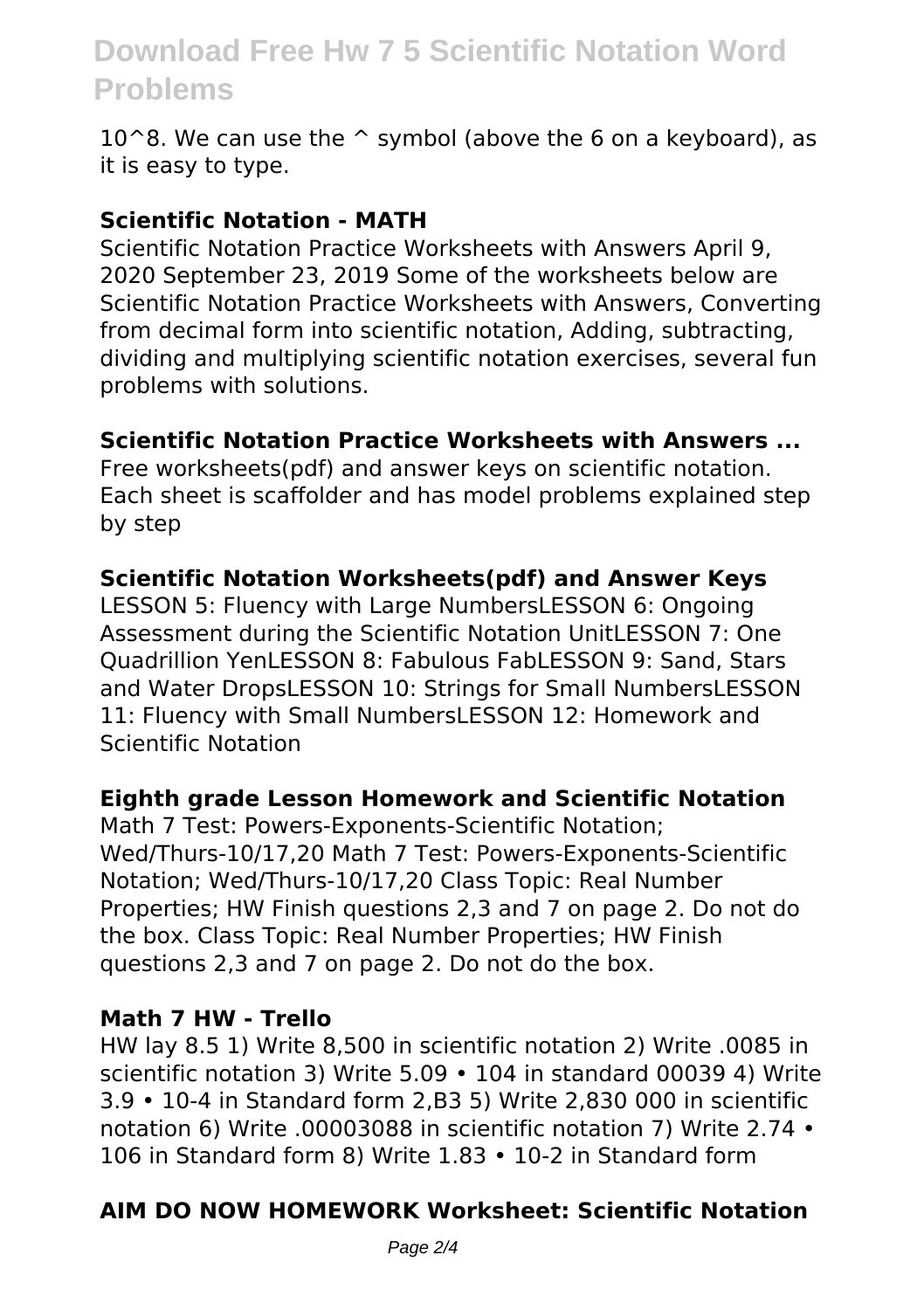# **Download Free Hw 7 5 Scientific Notation Word Problems**

#### **Word ...**

Title: Microsoft Word - Scientific Notation Word Problems revised.docx Author: Claudia Bowles Created Date: 3/12/2013 10:14:05 PM

#### **Scientific Notation Word Problems revised**

1.  $5 \times 57 =$   $^{\circ}$  2. (12 )(12 7)=144 3. G ( ) = 4. G  $\times$  47 = 1 5.  $^{\circ}$   $^{\circ}$ G  $=$   $\degree$  6. (H7 )7 $\degree$  =H $\degree$  7. (2 )7 $\degree$   $\times$  (2 $\degree$ ) =  $\degree$  8. 12  $\degree$   $\times$  12 7 = 9. -G - =- \$ 10. G =  $\degree$  11. (57) $\degree$  ×5 = 125 12. (07) = Ø Determine if the following equations are true. Justify your answer. 13. 12  $7^\circ \times 12$  $=$ 12 71×12 14. ' G 'G = ' ' 15. ( 7<sup>°</sup>)<sup>"</sup> = ( 7<sup>°</sup>)<sup>°</sup> False: 12 <sup>°</sup> ≠ <sup>\*</sup> True;  $'$  = ' True;  $\ $ = $ 16. (5)^{\degree} = (57^{\degree})7 17. ^{\degree}$  G. $x^{\degree}$ ( $\degree$  =  $\degree$  G

#### **HW Unit 1 Homework Key - Return to School**

There are 2 values of scientific notation in the number given and they are:-  $437100 = 4.371*105$  in scientific notation  $0.00000000006 = 6.0*10-11$  in scientific notation

#### **What is 5.7 in scientific notation? - Answers**

HW 7 34‐37 Unit 1 Review HW ... write INsignificant zeros when writing in scientific notation (ex: 6 000 000 is 6 x 106, not 6.000  $000 \times 106 -$  this ...

#### **Name: Key Block: 1 Foundations, Measurement, and**

Day 07 Scientific Notation Word Problems.notebook December 06, 2016 \*\* HW Page #18 4.509 x 10-9 8 x 1012 30 x 10-12 3.0  $x 10-11 6.25 x 109 0.3 x 101 3 x 100 3 x 1 = 3 0.5 x 10-4 5 x$ 10-5 2 x 104 1 x 10-1

#### **\*\* Unit 2A Test is Thursday\*\***

Aim: SWBAT use scientific notation to solve word problems that involve very large or very small numbers. Do Now: Page 20 ALL (#'s 1 - 7) Homework: Pages 23 and 24 in the Unit 2A+ Packet \*\* Unit 2A+ Test is Thursday, December 3rd\*\* Day 07 Scientific Notation Word Problems.notebook November 30, 2015 4.509 x 10-9 8 x 1012 30 x ...

#### **Unit 2A+ Test is Thursday, December 3**

Use scientific notation to rewrite the number. 0.000034 3.4 x  $10^{\circ}5$  \*\*\*\* 3.4 x  $10^{\circ}7$  34 x  $10^{\circ}8$  Am I right, or can you explain